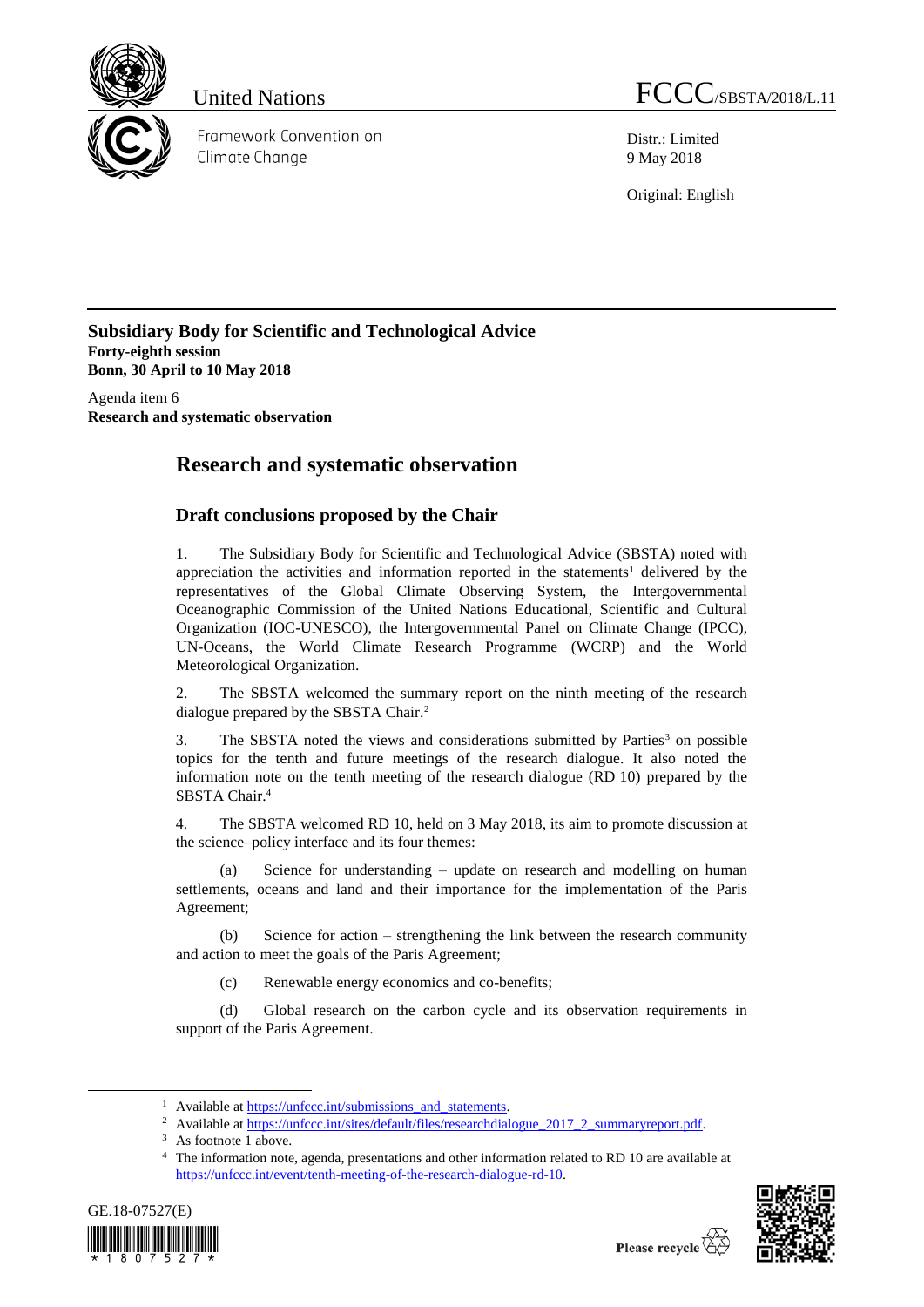5. The SBSTA expressed its appreciation to Parties and all participating research programmes and organizations and their representatives for their contributions to RD 10. It welcomed the diverse and informative set of posters and presentations at the meeting and the value of the dialogue and the exchange of information.

6. The SBSTA acknowledged the ongoing efforts of the IPCC in the sixth assessment cycle<sup>5</sup> and recalled decision 1/CP.23.<sup>6</sup>

7. The SBSTA noted the importance of the progress of the WCRP Coupled Model Intercomparison Project Phase 6 for the AR6<sup>7</sup> and the WCRP Coordinated Regional Downscaling Experiment<sup>8</sup> for climate services.

8. The SBSTA also noted the important work of the scientific community, including at the CitiesIPCC Cities and Climate Change Science Conference,<sup>9</sup> on understanding the complex role played by cities in strengthening the global response to climate change.

9. The SBSTA further noted the importance of the work of the scientific community and the IPCC under the themes of RD 10 referred to in paragraph 4 above. It encouraged Parties and relevant organizations to address gaps and needs with regard to:

(a) Increasing open access to climate-relevant data;

(b) The vulnerabilities of terrestrial, marine, coastal and urban ecosystems to climate change and the value of ecosystem-based approaches, particularly synergies of mitigation and adaptation action and related co-benefits;

(c) The rapid changes in the renewable energy landscape and the implications for the assessment of mitigation options and their co-benefits;

The role of the ocean in the global climate system, including for the global energy balance and carbon cycle, and impacts related to, inter alia, ocean acidification, sea level rise and ecosystem services, noting the proclamation by the United Nations of the United Nations Decade of Ocean Science for Sustainable Development (2021–2030), which is to be coordinated by IOC-UNESCO;<sup>10</sup>

- (e) The recent and ongoing rapid changes in the Arctic region;
- $(f)$  The analysis of the global carbon cycle;<sup>11</sup>

(g) Research, as identified under other agenda items and by constituted bodies<sup>12</sup> under the Convention. 13

10. The SBSTA noted the urgency for enhanced science communication.<sup>14</sup> It welcomed the work of the scientific community on science communication, including some examples reported at RD 10, to support action under the Paris Agreement.

11. The SBSTA noted the importance of regional institutions and networks and the importance of providing and exchanging knowledge at the regional, national and local

-

<sup>5</sup> Including on the special reports *Oceans and Cryosphere in a Changing Climate*, *Climate Change and Land*, and *Global Warming of 1.5 °*C (SR 1.5), the *2019 Refinement to the 2006 IPCC Guidelines for National Greenhouse Gas Inventories* and the IPCC Sixth Assessment Report; see [http://www.ipcc.ch/activities/activities.shtml.](http://www.ipcc.ch/activities/activities.shtml)

<sup>&</sup>lt;sup>6</sup> See references to the IPCC SR 1.5 in annex II to this decision.

See https://www.wcrp-climate.org/wgcm-cmip/wgcm-cmip6.

<sup>8</sup> Se[e http://www.cordex.org/.](http://www.cordex.org/)

<sup>&</sup>lt;sup>9</sup> Se[e http://citiesipcc.org/.](http://citiesipcc.org/)

<sup>&</sup>lt;sup>10</sup> Se[e http://en.unesco.org/ocean-decade.](http://en.unesco.org/ocean-decade)

<sup>&</sup>lt;sup>11</sup> See footnote 4 above an[d https://www.globalcarbonproject.org.](https://www.globalcarbonproject.org/)

<sup>&</sup>lt;sup>12</sup> See https://unfccc.int/node/15859.

<sup>&</sup>lt;sup>13</sup> Including under the Nairobi work programme on impacts, vulnerability and adaptation to climate change (see [https://unfccc.int/nwp\)](https://unfccc.int/nwp) and its Lima Adaptation Knowledge Initiative (see [http://www4.unfccc.int/sites/NWP/News/Pages/LAKI-methodology.aspx\)](http://www4.unfccc.int/sites/NWP/News/Pages/LAKI-methodology.aspx) and the Local Communities and Indigenous Peoples Platform (see [https://unfccc.int/node/65106\)](https://unfccc.int/node/65106).

<sup>&</sup>lt;sup>14</sup> See the information from RD 10 on theme 2 (se[e https://unfccc.int/event/tenth-meeting-of-the](https://unfccc.int/event/tenth-meeting-of-the-research-dialogue-rd-10)[research-dialogue-rd-10\)](https://unfccc.int/event/tenth-meeting-of-the-research-dialogue-rd-10) and activities under Action for Climate Empowerment (see [https://unfccc.int/node/10596\)](https://unfccc.int/node/10596).